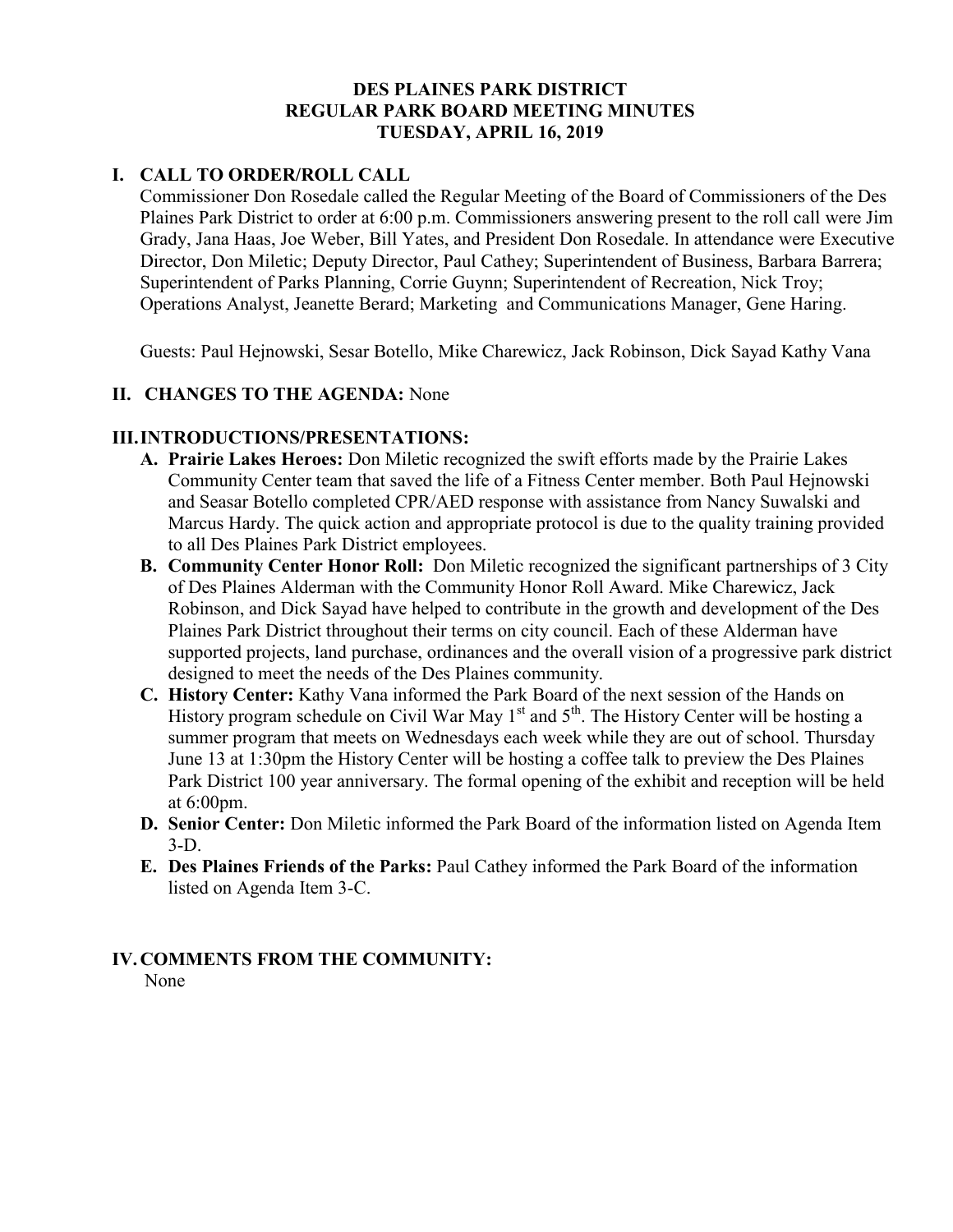#### **V. APPROVAL OF THE CONSENT AGENDA**

The following items are listed for consent agenda:

- A. MINUTES –March 19, 2019
- B. EXECUTIVE SESSION MINUTES– March 19, 2019 B.1 SPECIAL MEETING MINUTES– February 28, 2019
- C. VOUCHER BILLS:

| March 22, 2019 | \$222,181.34 |
|----------------|--------------|
| March 25, 2019 | \$1,427.49   |
| April 5, 2019  | \$259,499.73 |

#### D. PAYROLL:

| March 15, 2019 | \$151,514.17 |
|----------------|--------------|
| March 29, 2019 | \$159,871.91 |

Commissioner Yates moved to approve the Consent Agenda as presented.

Seconded by Commissioner Grady.

 Roll call: Commissioner Haas, Aye; Grady, Aye; Weber, Aye; Yates, Aye; President Rosedale, Aye. Motion carried 5-0.

#### **VI. M-NASR REPORT:**

Executive Director Miletic indicated they have selected a new Executive Director Trisha Breitlow to start in the middle of June. Commissioner Haas and Weber asked for background. Executive Director Miletic informed them she worked at both NWSRA and the Deerfield Park District and comes with experience within the field. Commissioner Grady asked if there will be a celebration for Sue Bear. Executive Director Miletic said he will provide more information but the date will be June  $20^{\text{th}}$ .

## **VII. MONTHLY REPORTS**

#### **A. EXECUTIVE DIRECTOR:**

Executive Director Don Miletic reviewed items contained in his written report, in addition to:

- The Aquatic Center Groundbreaking had a large turnout of guest including state and local officials.
- Meeting with District 62 Paul Hertel to review the intergovernmental agreement.
- Updated the Park Board Policy & Ordinance Manual.
- Provided a resident rate postcard to 4,000+ homes west of Wolf Road. These homes are Mt. Prospect Park District Residents with Des Plaines addresses and would qualify for resident rates.
- Excited to have Paul Cathey promoted to Deputy Director and Corrie Guynn promoted to Superintendent of Parks and Planning.

• Continue to work on Lake Park Shoreline project and agreement with the City of Des Plaines. Discussion: Commissioner Grady asked about the storm water drain on Lee Street and if we had an ordinance with the City of Des Plaines. Executive Director Don Miletic stated that are looking into the status of us being grandfathered in with the City of Des Plaines.

## **B. DEPUTY DIRECTOR:**

Deputy Director Paul Cathey reviewed items contained in his written report, in addition to:

- Change orders for construction on the Indoor Pool Project expected to be presented at the next board meeting.
- At the next board meeting we should have park design concepts for Potawatomie Park to present.
- Updated fire alarm system is almost complete at Prairie Lakes.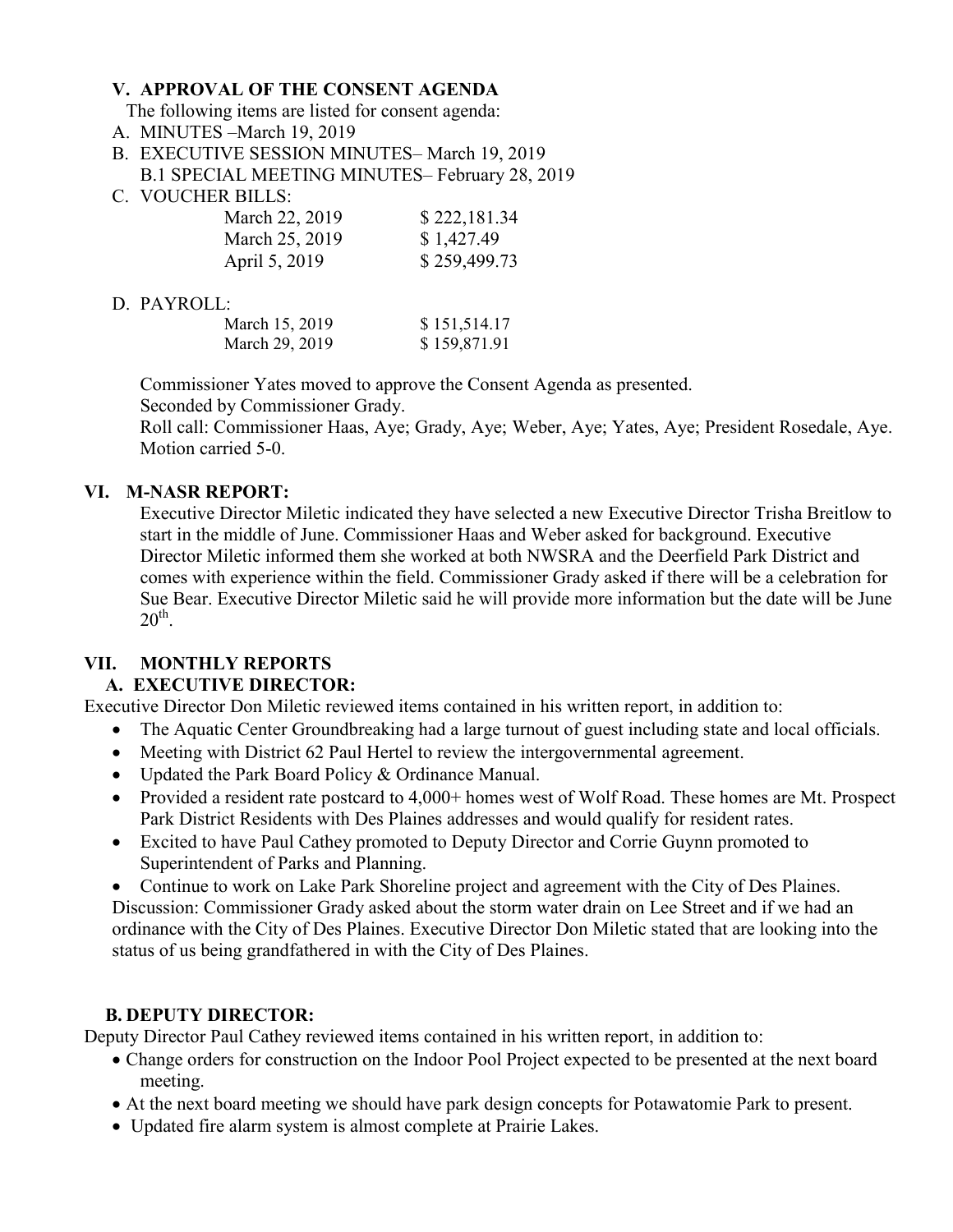Continuing to plan for personnel within the operations and maintenance departments for the Indoor Pool Project.

Discussion: Commissioner Haas asked how many days is Doug Rink at the construction site. Deputy Director Cathey stated that he is not on site; the Construction Manager Pete Hall is on site 5 days a week during all working construction hours. Commissioner Grady asked when they would begin to dig for the actual pools and the quality of the dirt. Deputy Director Cathey stated after they complete the pouring of the exterior and some of the interior walls will they begin to dig for the pool. He also stated the quality of the dirt varies and in some areas they needed to add gravel.

#### **B.1 PARKS & PLANNING DEPARTMENT:**

Superintendent Corrie Guynn reviewed items contained in his written report, in addition to:

- Cyclical pruning was completed, primarily out at the Golf Center by the contractor with our staff following behind and chipping up the brush.
- Ed Kelley's staff has begun pressure testing at Mystic and so far has found no issues.
- The Chippewa tennis court improvement bid goes out tomorrow and is due back on May  $1<sup>st</sup>$ .
- The Cumberland Terrace playground RFP was completed and sent it out to the usual manufacturers. These are due on April  $26^{\text{th}}$ .
- Overseeing the construction at Centennial Park daily, as well as attending weekly construction meetings with our landscape architect.

Discussion: Commissioner Haas asked what type of summer help is the park department looking to hire. Superintendent Guynn stated early bird pool shifts and 18 year olds to work in landscape department.

### **B.2 RECREATION DEPARTMENT:**

Superintendent of Recreation Nick Troy reviewed items contained in his written report, in addition to:

- Jennifer Boys stepping in to fill in the vacant Recreation Supervisor position. Carolanne Smith was hired as the Recreation Supervisor and her first day will begin on April 18<sup>th</sup>.
- Distinguished Agency Review will be held on April 26.
- Cricket Pitch installation at Prairie Lakes will wait until the middle of June due to the recent conditions of the field.
- Middle School soccer league has about 8-10 participants at each school , who without scholarships and location of practices would never have been able to participant in the program.

Discussion: Commissioner Haas informed the Park Board of the award presented to Nick Troy and Cindy Yelich on April 15<sup>th</sup> from District 62 for the PowerPlay! Programs held at South and Orchard Place schools. Superintendent Troy passed the award and congratulated Commissioner Haas on her award as well for the Backpack Program. Commissioner Weber asked if there are singing or acting programs for 5 year olds. Superintendent Troy said he will look into it. Commissioner Grady asked if the district is aware the families who live near Bluett Park are not park district receiving mailings. Marketing and Communications Manager Gene Haring said he will look into it.

#### **C.BUSINESS DEPARTMENT**

Superintendent Barbara Barrera reviewed items contained in her written report, in addition to:

Will begin interview for the Information and Technology Manager next week.

Discussion: Commissioner Grady asked if we visit Oakton Community College for a job fair. Superintendent Guynn and Superintendent Barrera stated that jobs are posted electronically there.

#### **FINANCIAL REPORT**

Superintendent of Business Barbara Barrera presented the monthly financial report.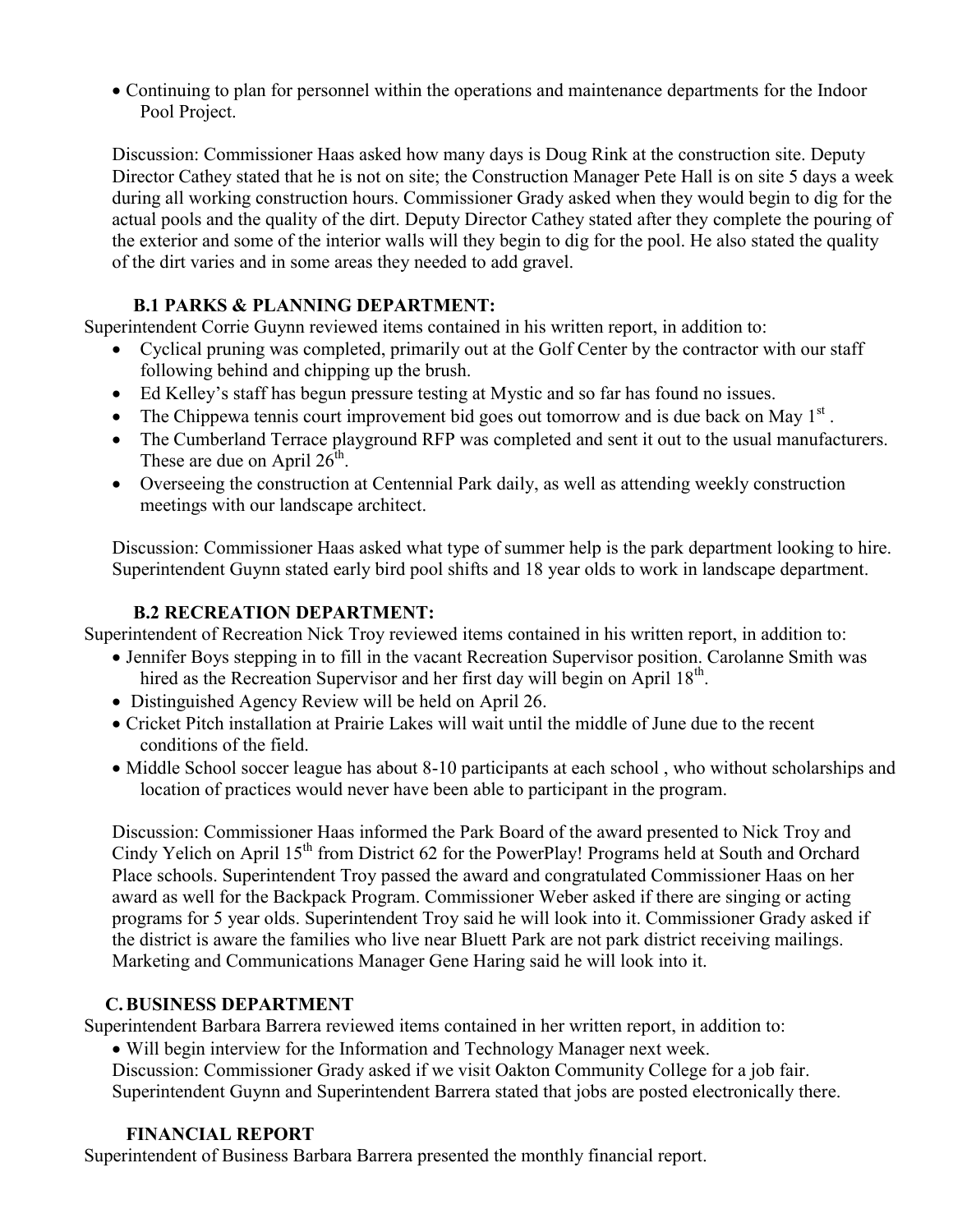Commissioner Weber moved to accept the Financial Report for April 16 2019, subject to audit and placing a copy on file. Seconded by Commissioner Grady. Discussion: None. Roll call: Commissioner Haas, Aye; Grady, Aye; Weber, Aye; Yates, Aye; President Rosedale, Aye. Motion carried 5-0.

#### **IIX. UNFINISHED BUSINESS:**

Executive Director Miletic and Superintendent Barrera reviewed the Indoor Pool Project Costs Spreadsheet and balance.

- Discussed anticipated change orders due at the next board meeting.
- Discussed Pay Out #4 through  $3/31/2019$ .

Discussion: Commissioner Grady asked the amount of money spent to date. Superintendent Barrera showed him the breakdown on the spreadsheet.

#### **D. NEW BUSINESS:**

**Action Item 9-A: Approve Tentative 2019/20 Budget and Appropriation Ordinance #19-01.**  Superintendent Barrera presented her report and informed the park board of the Tentative 2019/20 Budget and Appropriation Ordinance #19-01 through her PowerPoint presentation.

Commissioner Hass made the motion **"I move that the Board of Commissioners approve Ordinance 19- 01, the TENTATIVE BUDGET AND APPROPRIATION FOR THE DES PLAINES PARK DISTRICT FOR THE FISCAL YEAR BEGINNING MAY 1, 2019 AND ENDING APRIL 30, 2020."**  Seconded by Commissioner Yates.

Discussion: Commissioner Grady asked is the money for River Casino was from real estate tax. Superintendent Barrera said yes and was used for capital improvements will now be used for operations. Commissioner Rosedale asked if the impact fees from the Ellenwood Project could be used within this budget. Superintendent Barrera said they cannot until we have a project, when we do we can reallocate the funds. The district is aware of the new projects within the city and hopes to acquire additional revenue throughout the next fiscal year. Commissioner Haas asked when we would see the development taxes from the new expansions on Lee Street and Northwest Highway. Executive Director Miletic said about 1-2 years. Commissioner Haas asked the total amount of debt services the district will be in. Superintendent Barrera stated roughly \$10 million and Executive Director Miletic said the pool project will be paid off in December 2026 and the districts accounts all are healthy and in the green status show on the PowerPoint. Commissioner Weber asked what are included in the operation costs and service charges. Superintendent Barrera stated that Recreation Program Fees and Pass Memberships.

Roll call: Commissioner Haas, Aye; Grady, Aye; Weber, Aye; Yates, Aye; President Rosedale, Aye. Motion carried 5-0.

# Commissioner Hass made the motion **"I move that the Board of Commissioners approve the tentative Capital Improvement Plan for Fiscal Year 2019/20 through Fiscal Year 2023/24."**

Seconded by Commissioner Grady.

Discussion: Commissioner Haas asked for a capital plan and budget spreadsheet. Superintendent Barrera said that one will be provide next board meeting.

Roll call: Commissioner Haas, Aye; Grady, Aye; Weber, Aye; Yates, Aye; President Rosedale, Aye. Motion carried 5-0.